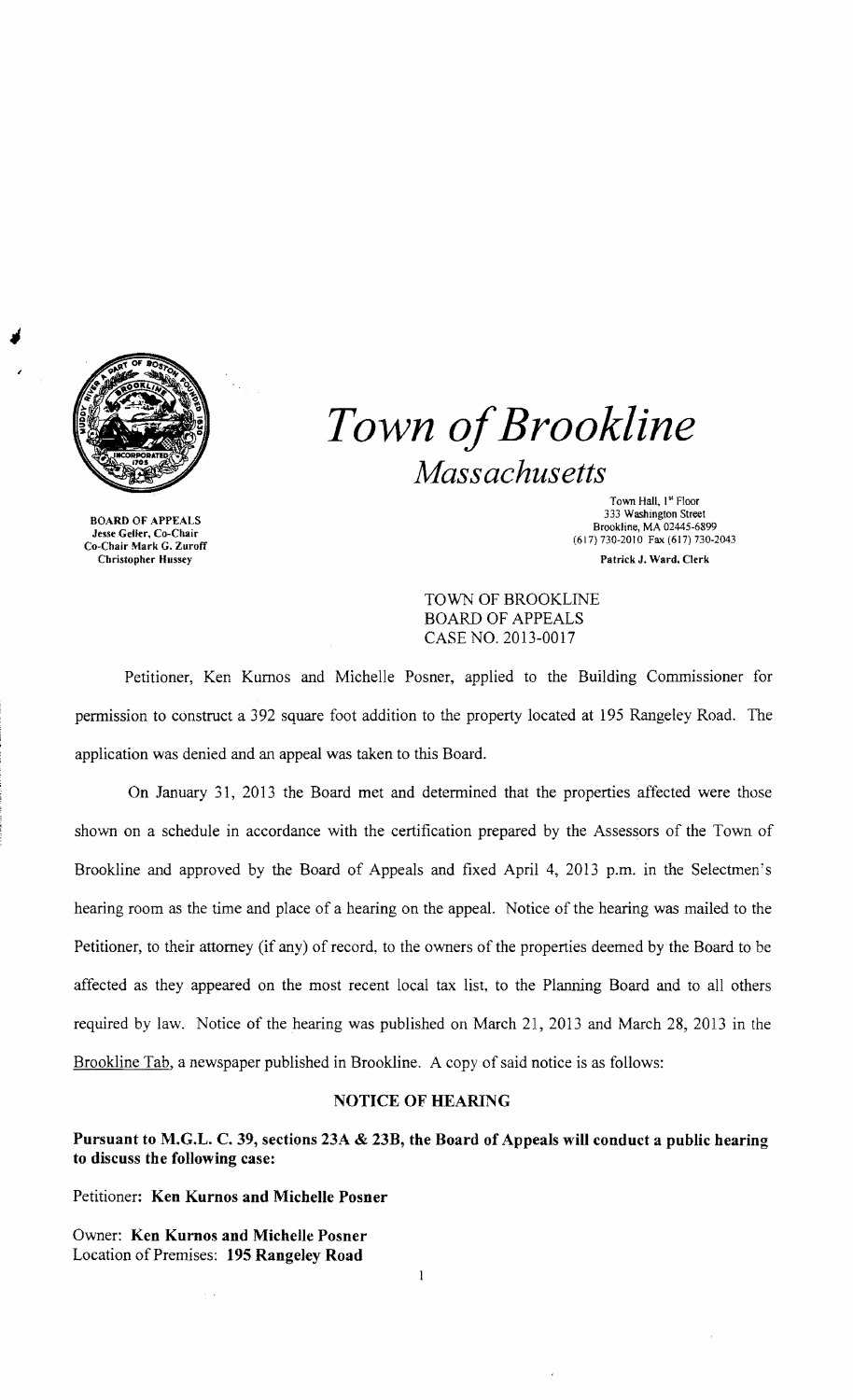Date of Hearing: **April 4, 2013** Time of Hearing: 7:00 p.m. Place of Hearing: Selectmen's Hearing Room, 6<sup>th</sup> Floor

A public hearing will be held for a variance and/or special permit from:

- 1. 5.20 Floor Area Ratio
- 2. 8.02.2 Alteration or Extension

of the Zoning By-Law to construct a parking to construct a 392 square foot addition to the property located at 195 Rangeley Road.

Said premise located in a 8-15 Residential district.

in No

*Hearings, once opened, may be continued by the Chair to a date and time certain. No further notice will be mailed to abutters or advertised in the TAB. Questions regarding whether a hearing has been*  continued, or the date and time of any hearing may be directed to the Zoning Administrator at 617-734-*2134 or check meeting calendar* 

*at: http://calendars.town.brookline.ma.usINfasterTownCalandarl? FormID= 158.* 

The Town of Brookline does not discriminate on the basis of disability in admission to, access to, or *operations ofits programs, services or activities. Individuals who need auxiliary aids for effective*  communication in programs and services of the Town of Brookline are invited to make their needs *known to the ADA Coordinator, Stephen Bressler, Town ofBrookline,* 11 *Pierce Street, Brookline, MA 02445. Telephone:* (617) *730-2330; TDD* (617) *730-2327.* 

## Jesse Geller Jonathan Book Christopher Hussey

At the time and place specified in the notice, this Board held a public hearing. Present at the hearing was Chairman Mark G. Zuroff and Board Members Jonathon Book and Johanna Schneider. The case was presented by the attorney for the petitioner, Robert L. Allen, Jr., 300 Washington Street, Second Floor, Brookline, Massachusetts 02445. Also in attendance were Ken Kurnos and Michelle Posner, the owners of 195 Rangeley Road, and Diane Miller, the project architect.

Chairman Zurotf called the hearing to order at 7:OOpm. Attorney Allen introduced the petitioner and architect and a legal brief supporting the proposal was entered into the record as Exhibit 1. The architect, Diane Miller, Miller Design, Belmont. Massachusetts discussed the project plan and specifics.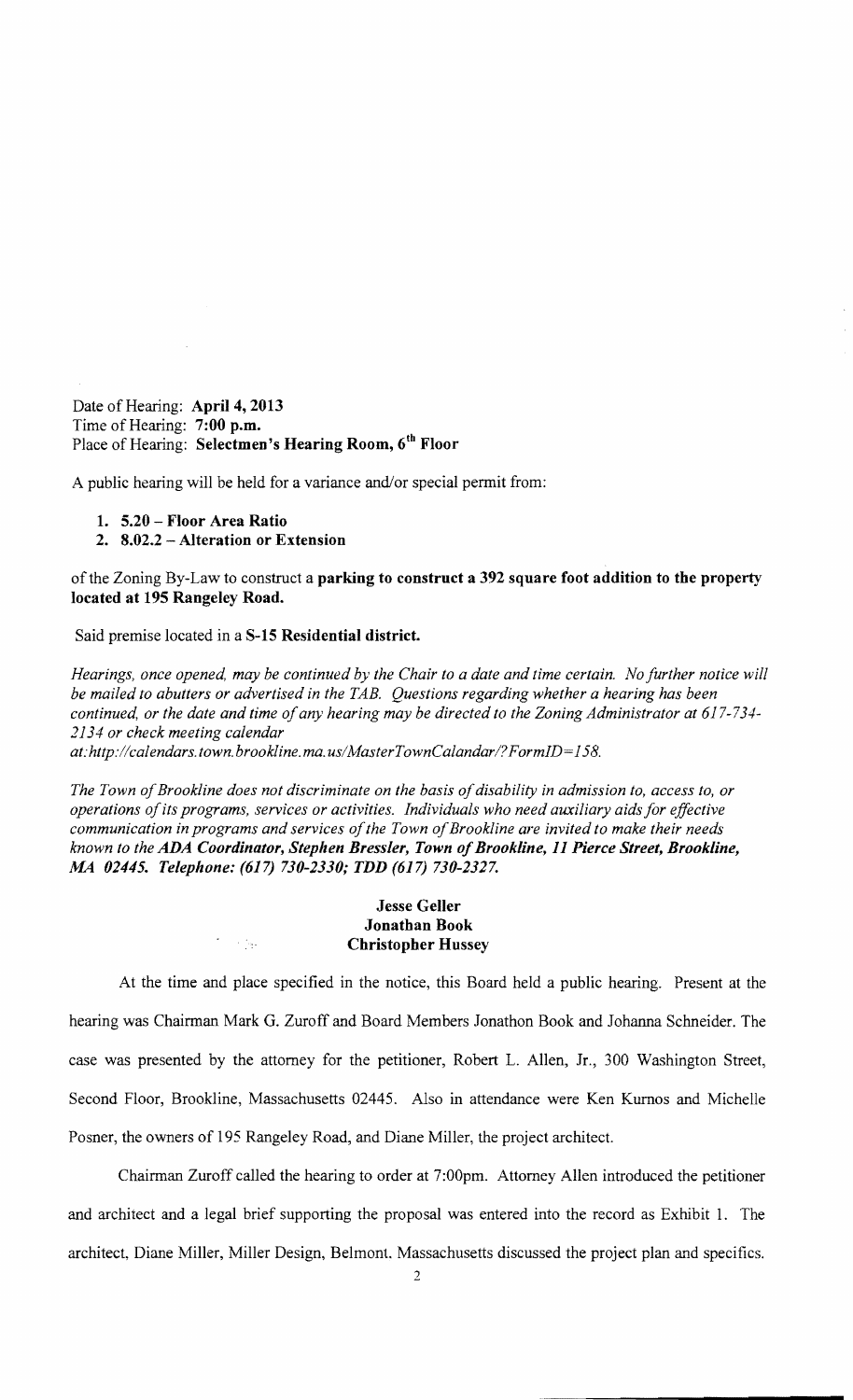The petitioners are proposing a small, 392 square foot center-rear addition to the property intended to be used as an expansion to the kitchen. The addition will also include a new laundry room and new mudroom. Because of the shape of the land and location of the addition in the rear of the property, the addition will not be visible from the street. The current floor area ratio for a single family home in an S-15 residential district is 0.25, which would mean that given the Petitioners' lot size of 10,245 square feet, the maximum home size would be 2,561 square feet. The Petitioners' plans call for the intensification of preexisting nonconformities; specifically, to increase the floor area ratio from the current 3,309 square feet (FAR 0.32) to a proposed 3,701 square feet (FAR 0.36). Ms. Miller noted that the current home exceeds FAR, not because of the size of the home, but due to the small size of the lot.

Chairman Zuroff asked whether there are other small, similar lots in the neighborhood and zoning district. Attorney Allen gave the range of home sizes and stated that there is a mix of smaller and larger lots in the district, with the older homes situated on smaller lots. The size of the proposed home is consistent with other homes on Rangeley Road.

Attorney Allen then discussed the legal argument supporting the petitioner's position that they are entitled to zoning relief by way of Special Permit only and that a variance analysis is not required pursuant to Zoning By Law 5.20. Citing Massachusetts General Law Chapter 40A, § 6 and *Gale* v. Zoning Board of Appeals of Gloucester, 80 Mass. App. Ct. 331 (2011), Attorney Allen stated that the questions to be asked by the Board in the current matter are as follows:

Identify the particular respect in which the existing structure does not conform to the present bylaw and determine whether the proposed alteration or addition would intensify the existing nonconformities or result in additional ones.

If the proposed alteration or addition would not intensify the existing nonconformities or result in additional ones, the applicant will be entitled to the issuance of a special permit.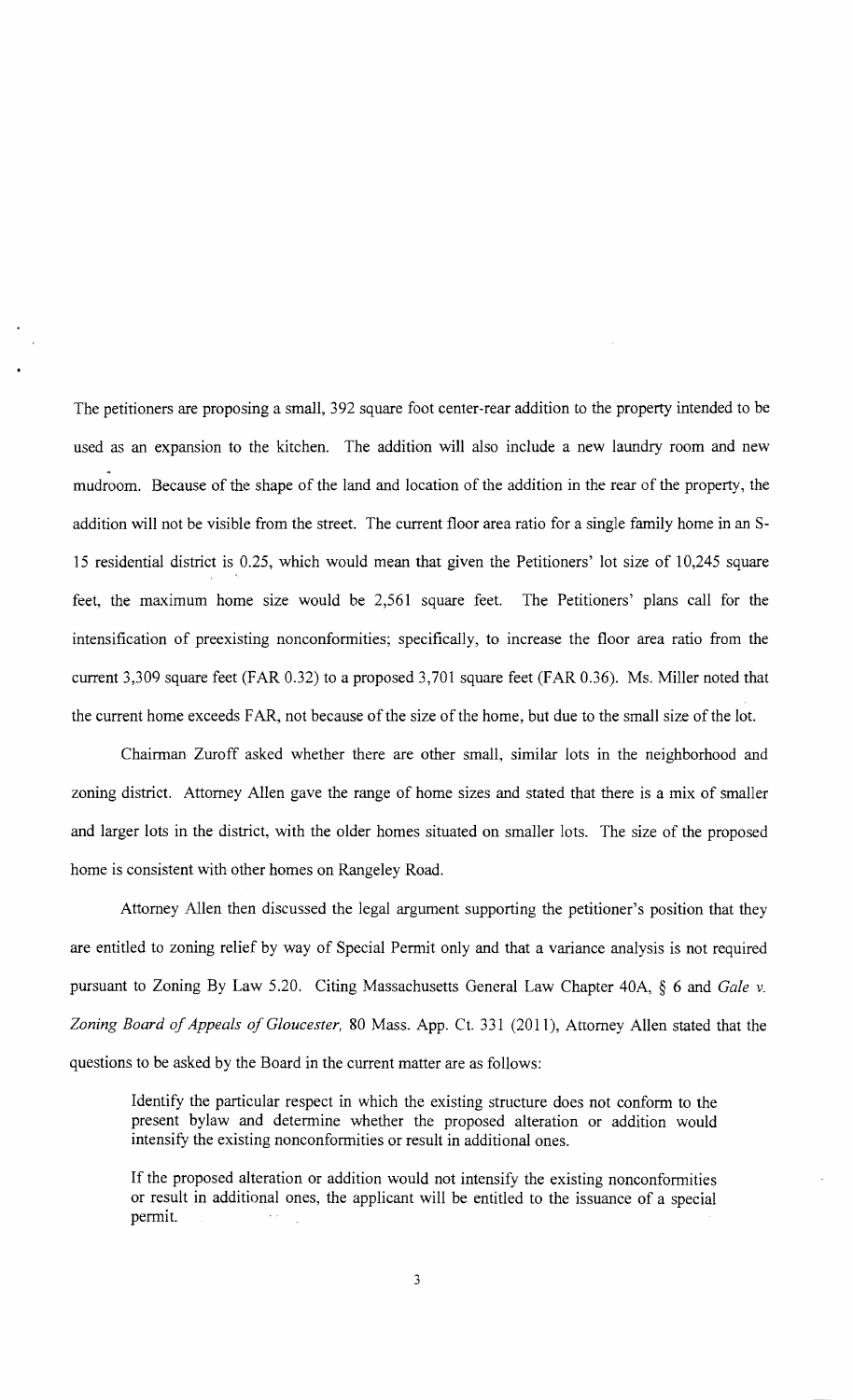If the proposal would intensify or create new nonconformities, a finding of no substantial detriment under the second sentence is required for issuance of a special permit.

Attorney Allen stated that this proposal involves an increase in the FAR, but not the creation of any new nonconformities and, as a result, the resolution of this appeal is dependent upon the extent to which this Board allows changes to a preexisting single family residential structure which increases the nonconforming nature of the structure, subject only to the Petitioners' ability to show that any such proposed increase will not be substantially more detrimental to the surrounding neighborhood. Attorney Allen stressed that the proposed increase will not be substantially detrimental to the surrounding neighborhood. First, there will be no impact or change to the streetscape. Second, it is common in the zoning district to expand a kitchen in the rear of the building. Additions to preexisting single-family dwellings are increasingly common in Brookline, given its aging housing stock and the relative paucity of buildable lots. Third, the proposed addition is minimal, coming to a gross addition of 392 square feet, with the home totaling 3,701 square feet. A home of this size is reasonable and common on the street and zoning district. Fourth, there are six (6) letters in support of this proposal from home owners in the neighborhood. There will be no opposition to this proposal and there is overwhelming support by the neighbors.

Mr. Allen stated that the purpose of Chapter  $40A \S 6$  is to support homes such as these, which were non-conforming prior to enactment of the zoning code, and relieve the duty to obtain a variance for non-detrimental modifications and extensions. Attorney Allen echoed the remarks of the architect, stating that the addition ·is. minimal, cannot be seen from the street, comes before the Board with the support of the neighborhood, and the facts in this matter fit within the parameters of the *Gale* case. For of theses reasons, it is argued that there is no substantial detriment to the neighborhood and the petitioner should qualify for a special permit. Mr. Allen stated that the petitioners meet the requirements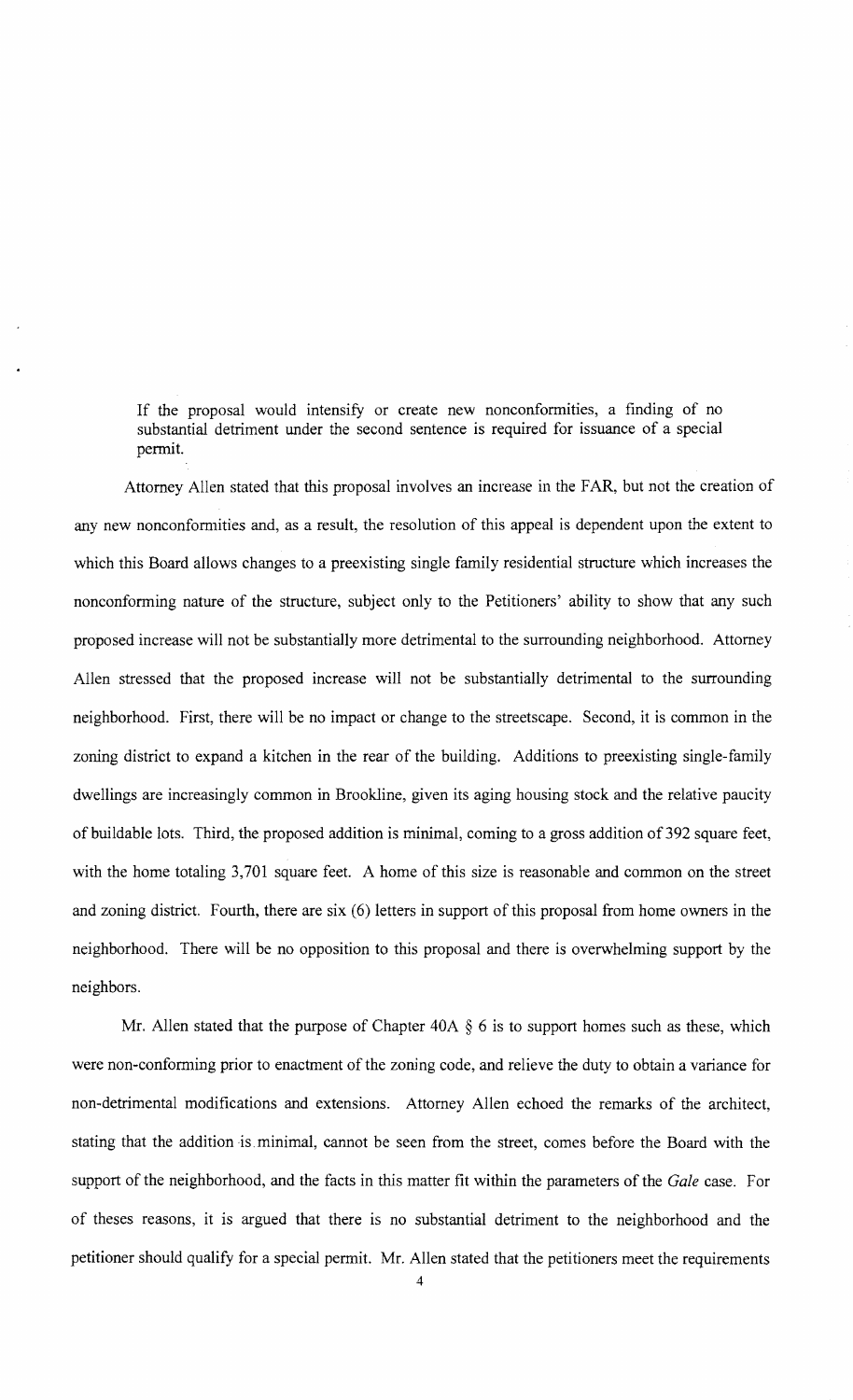under Section 9.05, and that: (1) the specific site is an appropriate location for such use; (2) the proposed use will not adversely affect the neighborhood; (3) there will be no nuisance or serious hazard to vehicles or pedestrians; (4) adequate and appropriate facilities will be provided for the proper operation and proposed use; and (5) the development will not have a significant adverse effect on the supply on housing available for low and moderate income people. Further, regarding counterbalancing amenities, Attorney Allen stated that petitioner will file a landscaping plan that will make use of the rear portion of the property.

Chairman Zuroff asked whether the Board Members had any questions relative to this proposal. Board Member Schneider inquired whether the petitioner would meet the legal requirements for a variance if the Board so required. Attorney Allen stated that the significant ledge in the rear of the home is unique and an argument could be made for a variance as a result, however, Allen was confident that a variance would not be required under the circumstances. Board Member Book asked whether FAR is the only nonconforming aspect of the property. Attorney Allen stated that the side yard setback on the right side of the property might be nonconforming, but was not cited because the addition is only in the rear of the property. Board Member Book asked the petitioner about Chapter 40A Section 6, inquiring whether a pre-existing non-conforming structure may obtain zoning relief more easily than a conforming structure. Attorney Allen answered affirmatively, stating that the issue here deals with the imposition from the Town on smaller lots in the zoning district which existed prior to the enactment of the zoning code and that Chapter 40A Section 6 balances this inequality. Chairman Zuroff stated that the petitioner had met the requirements under the *Gale* case and has a sound argument in support.

Chairman Zuroff asked whether anyone in attendance wished to speak in favor or opposition of the proposal. No one rose to speak in favor or opposition.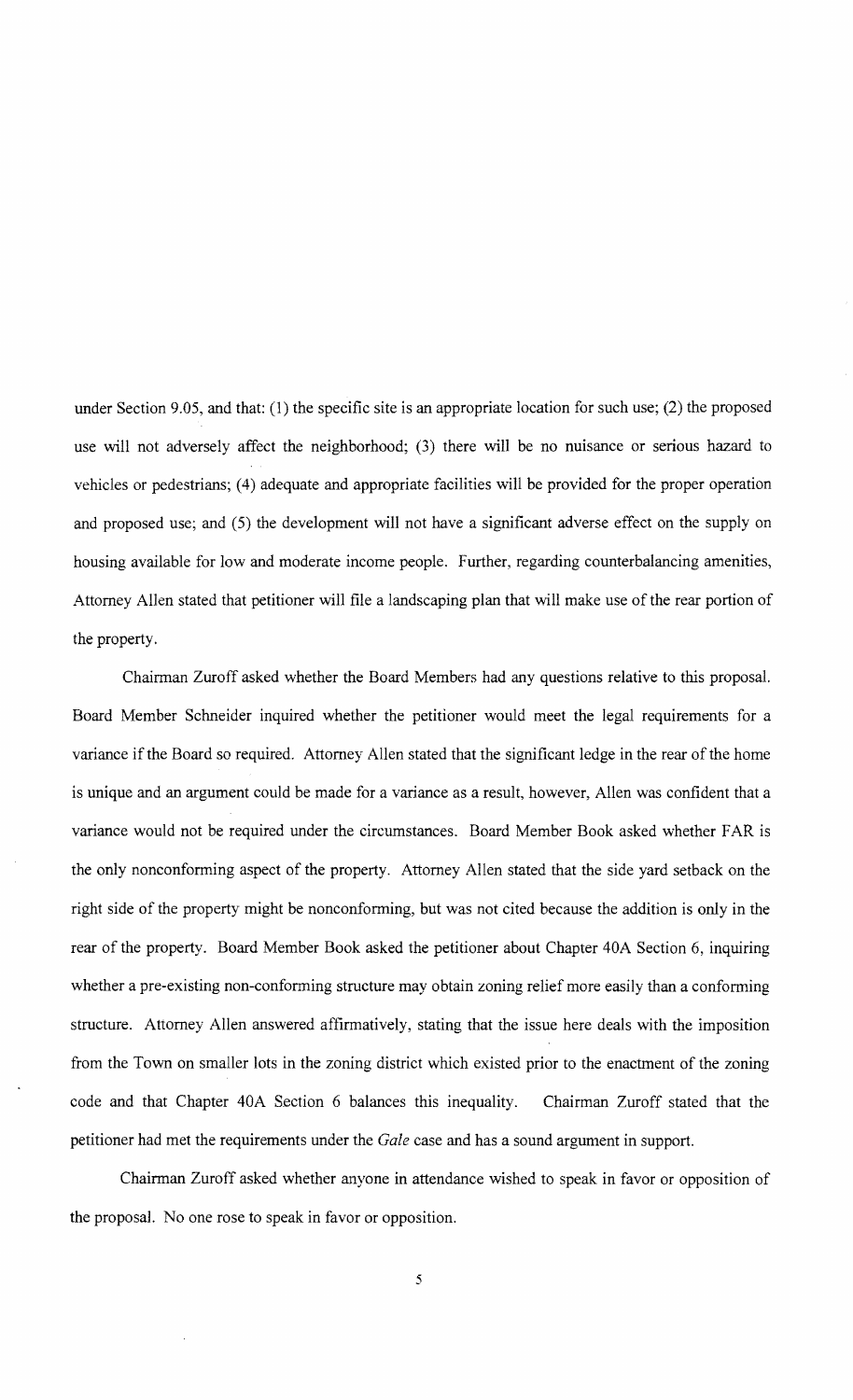Chairman Zuroff then called upon the Planning Department to deliver its findings to the Board.

Tim Richard, Planner for the Town of Brookline, delivered the findings ofthe Planning Board.

## **Section 5.09.2.e** - Design Review

Comments on the most relevant of the Community and Environmental Impact and Design Standards are as follows:

*Relation of Buildings to Environment*: The proposed addition will be constructed with similar materials to match the existing dwelling. The windows on the proposed addition will be an eightover-eight style of window, which is not consistent with the rest of the dwelling. The Planning Board would prefer the windows to match the windows on the second floor; however, the addition will not be highly visible from the affected rear yard property, so if the applicant prefers the proposed windows, the Board does not object.

|                         | <b>Required</b> | <b>Existing</b> | Proposed     | <b>Finding</b> |
|-------------------------|-----------------|-----------------|--------------|----------------|
| <b>Floor Area Ratio</b> | .25             | .32             | .36          | SP/Variance*   |
| <b>Total Floor Area</b> | $2,561$ s.f.    | $3,309$ s.f.    | $3,701$ s.f. | Variance       |

## **Section 5.20** - Floor Area Ratio

\*Under Section 5.22.3.c, the Board of Appeals by special pennit may allow an addition of350 square feet, subject to Design Review under Section 5.09. This proposal exceeds the allowed 350 square feet by 42 square feet. However, it may be possible to allow a special permit under Gale v Zoning Board of Appeals of Gloucester (80 Mass. App. Ct 331 (2011).

**Section 8.02.2** – Alteration or Extension: A special permit is required to alter and/or extend this nonconforming structure.

Mr. Richard stated that the Planning Board is not opposed to the proposal to construct an addition to the rear of the dwelling. The proposed addition is shielded by a wooded area in the rear. The most affected properties would be those on each side of the property and they have submitted support letters. Four other support letters were submitted as well. The proposed addition in its current state could potentially be granted by a variance from the Board of Appeals, provided they meet the requirements for a variance. If the applicant reduces the size of the addition by 42 square feet or if *Gale*  v Zoning Board of Appeals of Gloucester (80 Mass. App. Ct 331 (2011) is found applicable, the Board of Appeals could grant permission by special permit. If the Board of Appeals finds that the proposal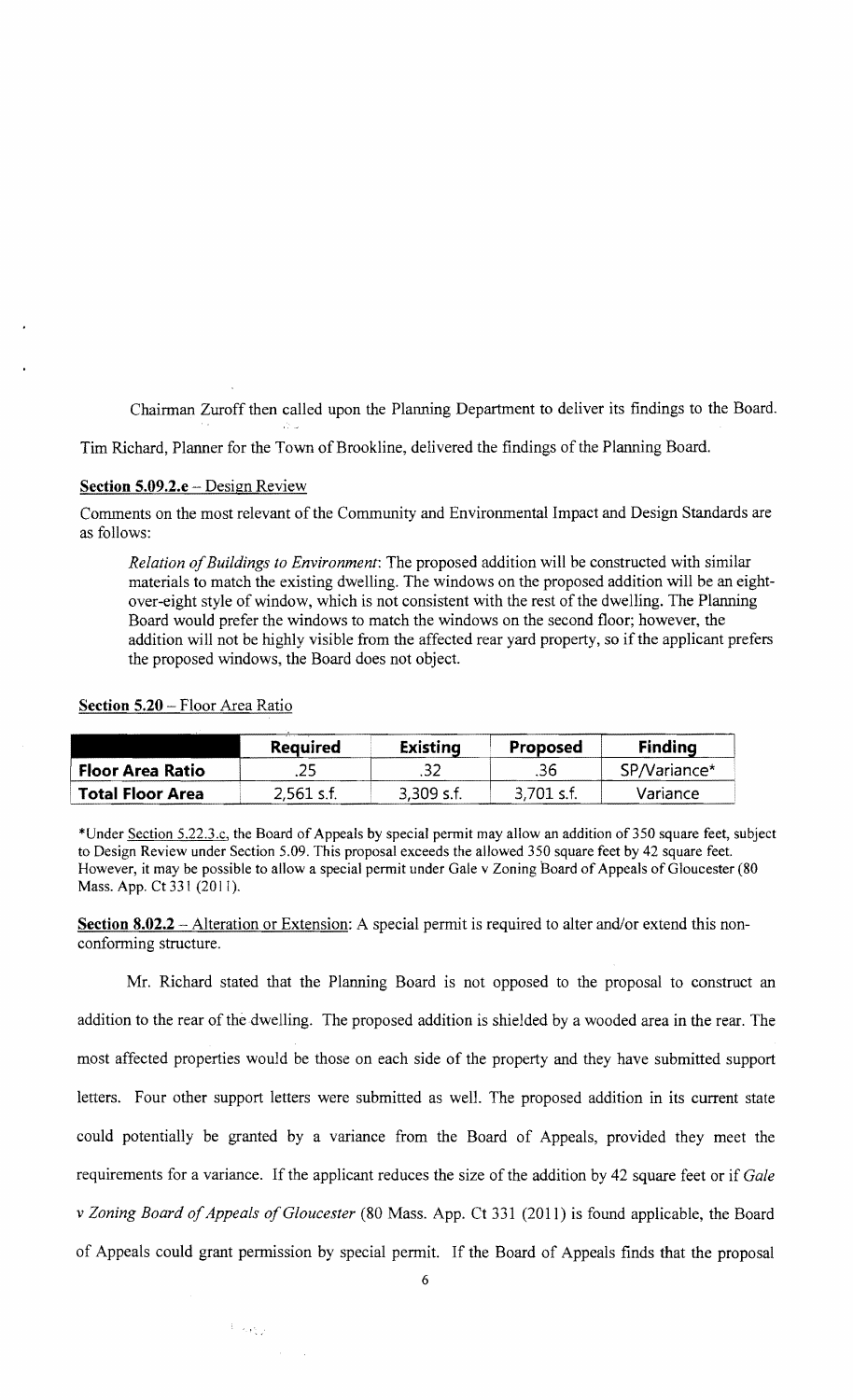meets the requirement for a special permit, the Planning Board recommends that the applicant install additional landscaping to serve as a counterbalancing amenity.

Therefore, should the Board of Appeals approve the relief per the plans and site plan by Miller Design, revised and dated 2/5/2013, the Planning Board recommends the following conditions:

- 1. Prior to the issuance of a building permit, the applicant shall submit a site plan with plans and elevations of the addition, indicating all dimensions and materials subject to the review and approval of the Assistant Director of Regulatory Planning.
- 2. Prior to the issuance of a building permit, the applicant shall submit final landscape plans indicating all counterbalancing amenities subject to the review and approval of the Assistant Director of Regulatory Planning.
- 3. Prior to the issuance of a building permit, the applicant shall submit to the Building Commissioner for review and approval for conformance to the Board of Appeals decision: 1) a final site plan stamped and signed by a registered engineer or land surveyor; 2) final floor plans and building elevations stamped and signed by a registered architect; and 3) evidence that the Board of Appeals decision has been recorded at the Registry of Deeds.

Chairman Zuroff then called upon Michael Yanovich, Head of the Building Department, to deliver the comments of the Building Department. Mr. Yanovich stated that he had no objections to the proposal and that he did not feel there was a substantial detriment based upon the square footage of other lots and homes in the neighborhood and zoning district. Mr. Yanovich did state, however, that if an applicant had wished to build the same structure on an empty lot that they would not have the same rights afforded under Chapter 40A, Section 6 and that a variance would be required. That said, Mr. Yanovich stated that if the Board finds that the *Gale* case is applicable and that the petitioner has met the elements for a special permit, the Building Department will work with the petitioner to ensure compliance with the building code.

Board Member Book stated that he had no issue with the addition; that it is modest, has the support of the neighbors, and does not believe that it will harm the neighborhood. Book stated that the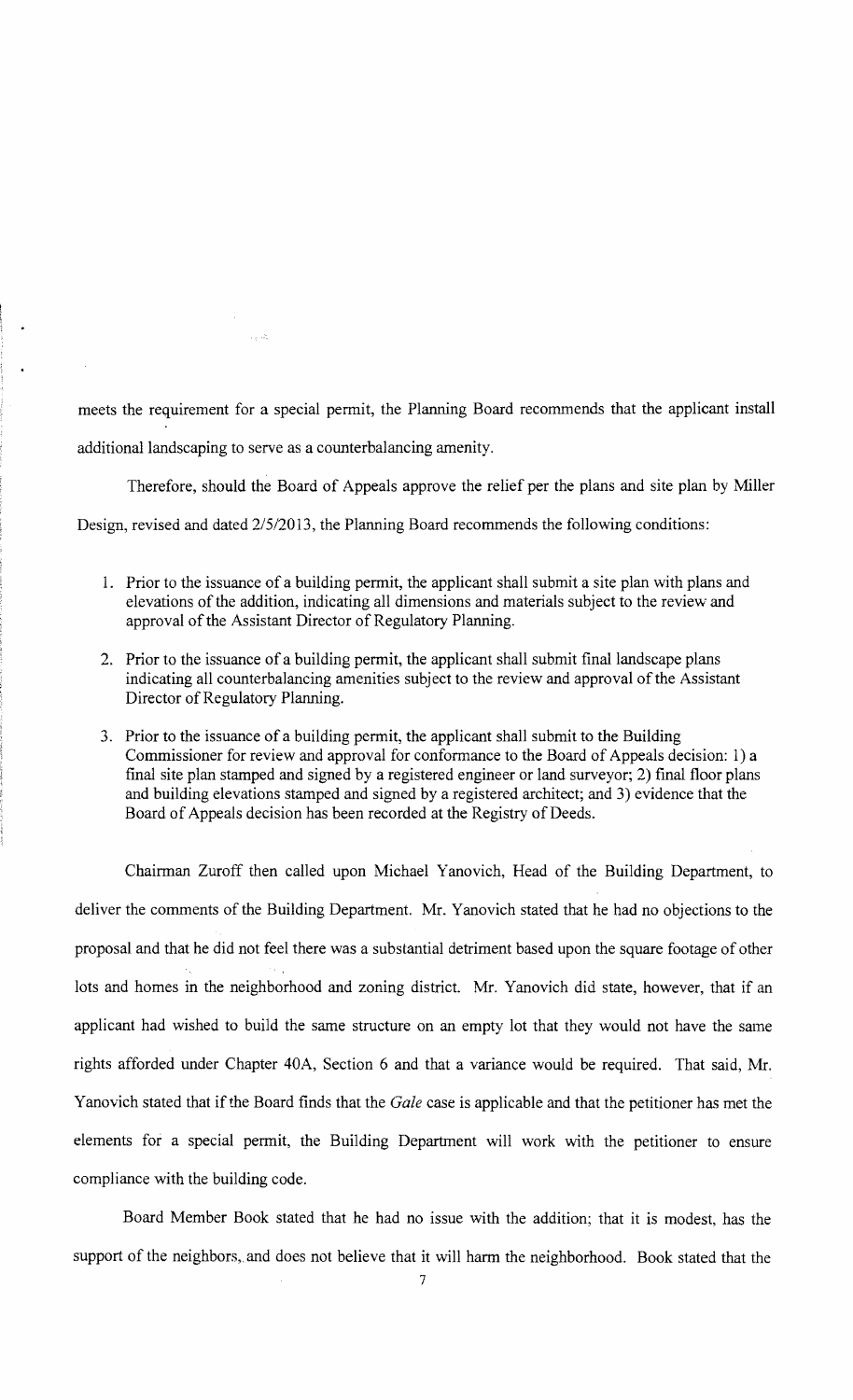*Gale* interpretation of Chapter 40A, Section 6 is appropriate and is the applicable law in this matter. Based upon these findings, it is appropriate to grant relief by way of special permit and that the elements under Section 9.05 are met. Board Member Schneider echoed the statements of Board Member Book, but stated she is troubled by using the *Gale* case to override the requirements under the local bylaw. Chairman Zuroff stated that while he did not necessarily agree with the holding in the Gale case but it is the current law, and he believed this matter falls under the *Gale* analysis and that relief is appropriate under the circumstances.

The Board then determined, by unanimous vote that the requirements for special permit under Section 8.02.2 were met. The Board made the following specific findings pursuant to said Section 9.05:

- a. The specific site is an appropriate location for such a use, structure, or condition.
- b. The use as developed will not adversely affect the neighborhood.

 $\zeta \in \zeta$  .

- c. There will be no nuisance or serious hazard to vehicles or pedestrians.
- d. Adequate and appropriate facilities will be provided for the proper operation of the proposed use.

Accordingly, the Board voted unanimously to grant the requested relief subject to the following conditions:

- 1. Prior to the issuance of a building permit, the applicant shall submit a site plan with plans and elevations of the addition, indicating all dimensions and materials subject to the review and approval of the Assistant Director of Regulatory Planning.
- 2. Prior to the issuance of a building permit, the applicant shall submit final landscape plans indicating all counterbalancing amenities subject to the review and approval of the Assistant Director of Regulatory Planning.
- 3. Prior to the issuance of a building permit, the applicant shall submit to the Building Commissioner for review and approval for conformance to the Board of Appeals decision: 1) a final site plan stamped and signed by a registered engineer or land surveyor; 2) final floor plans and building elevations stamped and signed by a registered architect; and 3) evidence that the Board of Appeals decision has been recorded at the Registry of Deeds.